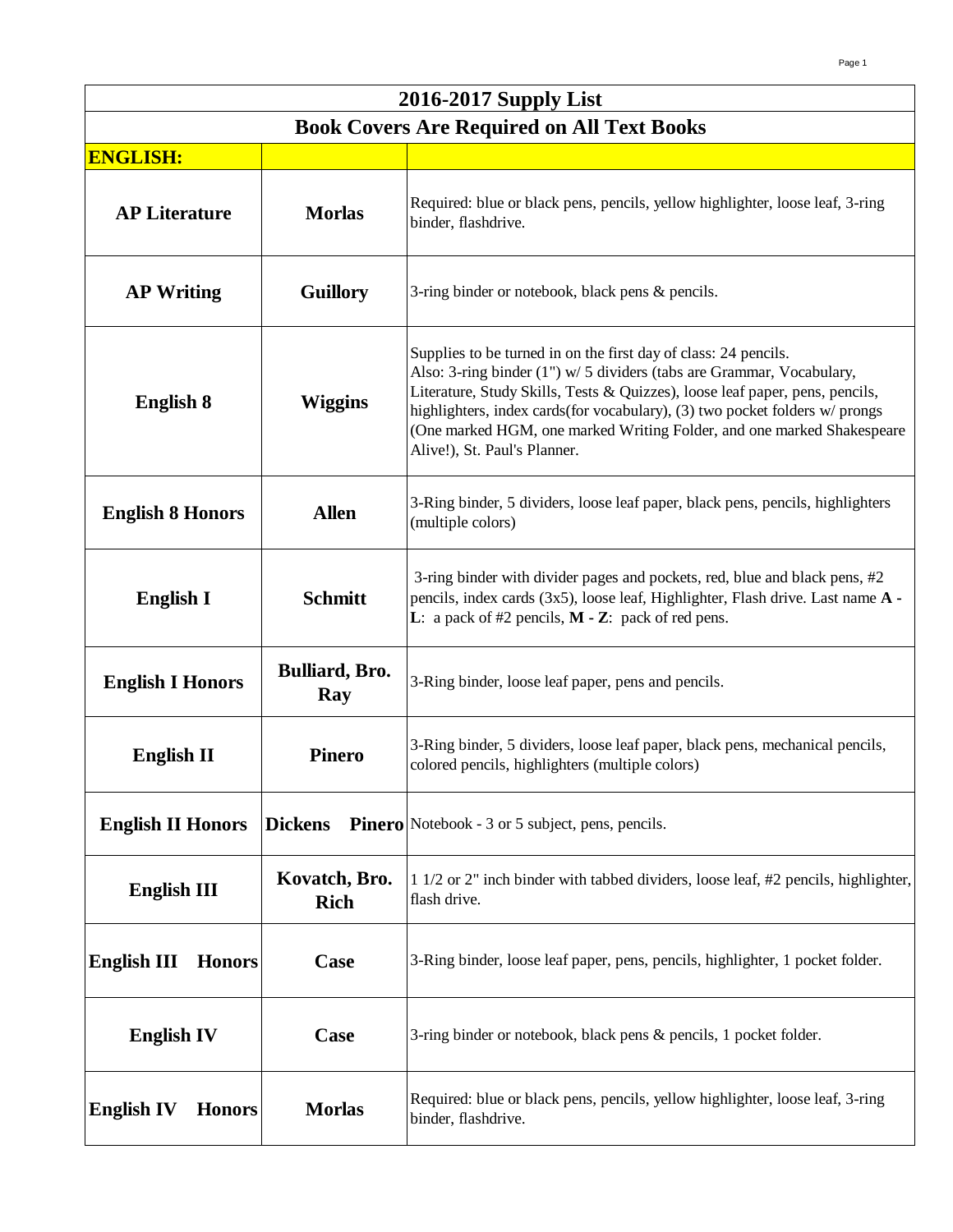| <b>FINE ARTS:</b>                                       |                                                   |                                                                                               |
|---------------------------------------------------------|---------------------------------------------------|-----------------------------------------------------------------------------------------------|
| Art I                                                   | <b>Dart and Ancar</b>  1 roll masking tape        |                                                                                               |
| Art II, III-H, IV                                       | Ancar                                             | Supplies provided                                                                             |
| <b>Art History - AP</b>                                 | Dart                                              | 3-ring binder with looseleaf paper, pens.                                                     |
| <b>Band, Guitar, Music</b><br><b>Theory, Percussion</b> | <b>Moran</b>                                      | 3-ring binder, loose leaf, pens and pencils.                                                  |
| Theater I, II, III                                      | <b>Charbonnet</b><br><b>Scheuermann</b>           | Pocket Folders w/brads, loose leaf paper, pens & pencils.                                     |
| <b>HEALTH AND P.E.</b>                                  |                                                   |                                                                                               |
| Health and P.E./<br><b>Athletic P.E.</b>                | Gibbe, Nunez,<br>Santos, Sears,<br><b>Spencer</b> | One subject notebook, pen or pencil, St. Paul's P.E. uniform required: shorts<br>and t-shirt. |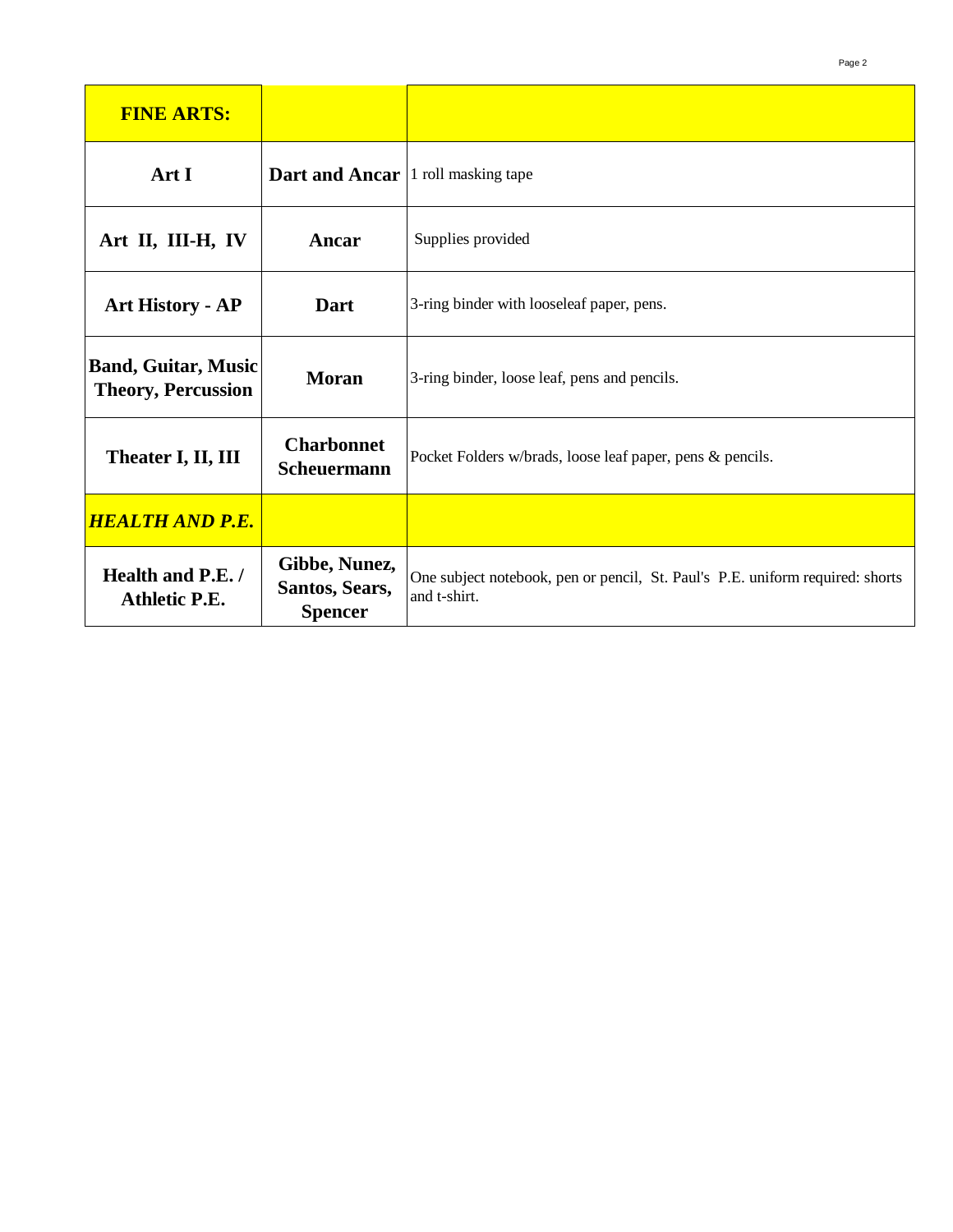| <b>MATHEMATICS:</b>                     |                                               |                                                                                                                                                                                                                                                                                                    |
|-----------------------------------------|-----------------------------------------------|----------------------------------------------------------------------------------------------------------------------------------------------------------------------------------------------------------------------------------------------------------------------------------------------------|
| <b>Advanced Math I</b>                  | <b>Boudreaux</b><br>Jordan<br><b>LaGraize</b> | To Hand in: Two Dry Erase Markers, One pack of loose-leaf paper, 1 box of<br>pencils.<br>To Use in Class: A notebook to use only for math, pencils, a graphing<br>Calculator that can be used on the ACT test. (ACT.org will have a list)                                                          |
| <b>Advanced Math I</b><br><b>Honors</b> | <b>Boudreaux</b>                              | One pack of loose leaf paper to be turned in. A notebook or binder to use only<br>for math. Pencils. A graphing calculator that can be used on the ACT test.<br>ACT.org will have a list. You may need to get a small non-graphing calculator<br>TI30XIIS(solar) or TI30XIIB (battery) about \$14. |
| <b>Advanced Math 2</b>                  | <b>Boudreaux</b>                              | One pack of loose leaf paper to be turned in; A notebook or binder to use only<br>for math. Pencils; non-graphing calculator TI30XIIS(solar) or TI30XIIB<br>(battery) about \$14.                                                                                                                  |
| Algebra I                               | <b>D'Hemecourt</b><br>Pool                    | To hand in: One pack of loose-leaf paper, 1 dry erase marker, one box of<br>pencils. To use in class: 3-Ring binder, loose leaf paper, graph paper, 1 box of<br>pencils, one dry erase marker, one red pen, TI30X11 calculator, small pencil<br>sharpener.                                         |
| <b>Algebra I Honors</b>                 | <b>Jordan</b>                                 | To hand in: One pack of loose leaf paper, one dry erase marker, 1 box of<br>pencils. To use in class: pencils/mechanical pencils, notebook for Math only,<br>calculator (TI-30XII is the best and costs approx \$14) NO graphing<br>calculators.                                                   |
| Algebra II                              | <b>Glorioso</b><br><b>Baudoin</b>             | 1-inch binder (or section in a larger binder), 2 packs of loose leaf paper, 1<br>pack of mechanical pencils (10 count), graphing calculator                                                                                                                                                        |
| <b>Algebra II Honors</b>                | <b>Cullen</b>                                 | 3-subject notebook, pencils, 1 pocket folder with brads, 1 dry erase marker, 1<br>pack looseleaf.                                                                                                                                                                                                  |
| <b>Algebra III</b>                      | <b>Jordan</b>                                 | To hand in: One pack of loose leaf paper, one dry erase marker, 1 box of<br>pencils. To use in class: pencils/mechanical pencils, notebook for Math only,<br>calculator (TI-30XII is the best and costs approx \$14) NO graphing<br>calculators.                                                   |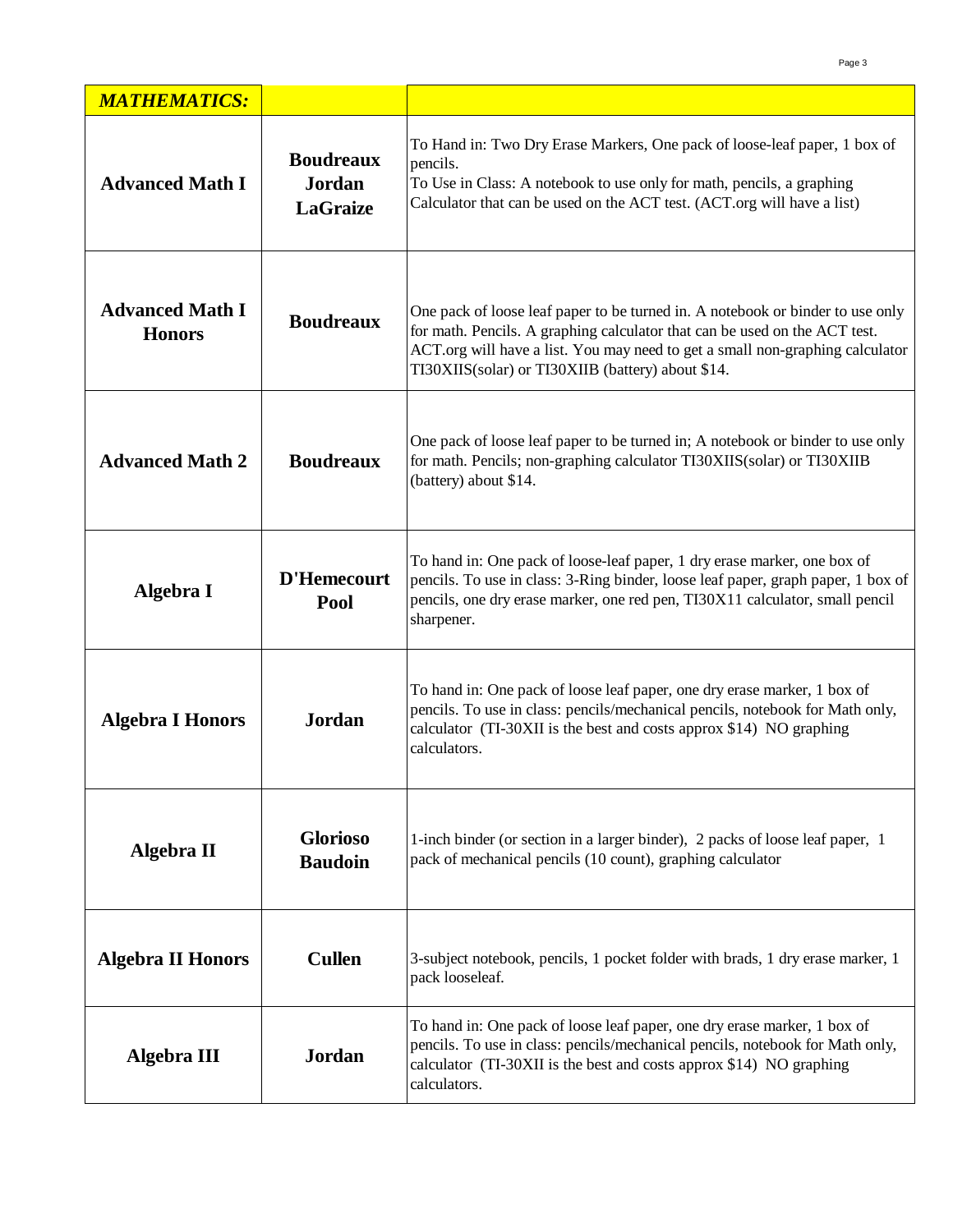| <b>Calculus</b>        | Pool                           | Binder or Notebook, pencils, 3 packs of college-ruled loose-leaf paper,<br>graphing calculator.                                                                                                                                             |
|------------------------|--------------------------------|---------------------------------------------------------------------------------------------------------------------------------------------------------------------------------------------------------------------------------------------|
| <b>Calculus - AP</b>   | <b>Cullen</b>                  | 3-subject notebook, pencils, 1 pocket folder with brads, 1 dry erase marker, 1<br>pack looseleaf, graphing calculator                                                                                                                       |
| <b>Calculus Honors</b> | <b>Cullen</b>                  | 3-subject notebook, pencils, 1 pocket folder with brads, 1 dry erase marker, 1<br>pack looseleaf, graphing calculator.                                                                                                                      |
| <b>Geometry</b>        | <b>Baudoin</b><br><b>Russo</b> | 3-Ring binder, loose leaf paper, 2 boxes of pencils, TI 30XII calculator, small<br>pencil sharpener.                                                                                                                                        |
| <b>Geometry Honors</b> | Pichon                         | One large notebook, one folder with pockets, mechanical pencils, one<br>calculator (scientific such as TI-30 or better- graphing is NOT required), ruler,<br>protractor.                                                                    |
| Pre-Algebra            | D'Hemecourt<br><b>Grashoff</b> | To hand in: loose leaf paper, 1 box of pencils, 1 dry erase marker.<br>To<br>use in class: 3-subject notebook for Math only, 1 folder with pockets, 1 box of<br>pencils, red pen, 1 dry erase marker, 1 pack of graph paper, 1 highlighter. |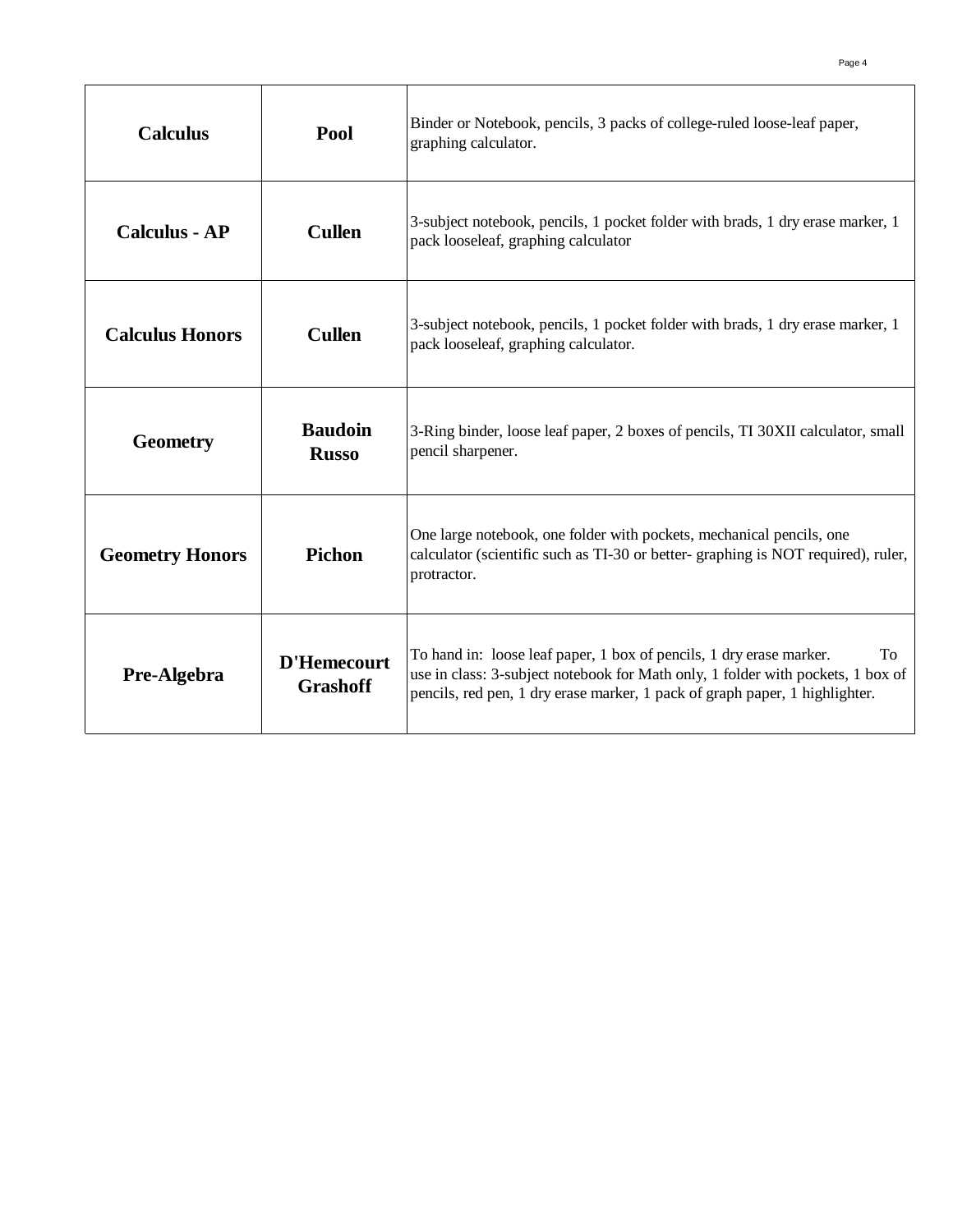| <b>RELIGION:</b>            |                                       |                                                                                                                                                                                                    |
|-----------------------------|---------------------------------------|----------------------------------------------------------------------------------------------------------------------------------------------------------------------------------------------------|
| <b>Religion 8</b>           | <b>Baumgartner</b><br><b>Bro. Ken</b> | Loose leaf paper, blue or black pens, folder (with pockets and brads)                                                                                                                              |
| <b>Religion I</b>           | Hall                                  | <b>Lahey</b> 3-ring binder, Loose leaf, pens and pencils.                                                                                                                                          |
| <b>Religion II</b>          | <b>Simpson</b><br><b>Bro. Ken</b>     | Notebook, Folder, OR Binder; loose-leaf paper; pens & pencils.                                                                                                                                     |
| <b>Religion III</b>         | <b>Barwick</b><br>Lahey               | Pocket folder or binder, loose leaf paper, pens & pencils.                                                                                                                                         |
| <b>Religion IV</b>          | <b>Sturgill</b><br><b>Ramon</b>       | Loose leaf paper, blue or black pens, 3 folders.                                                                                                                                                   |
| <b>SCIENCE:</b>             |                                       |                                                                                                                                                                                                    |
| <b>AP Biology</b>           | <b>Bessetti</b>                       | A 3-5 subject notebook, 1-inch three ring binder (with pockets), blue or black<br>pens, red pens, colored pencils, latex gloves, scissors, dry erase markers, four<br>function calculator.         |
| <b>Biology</b>              | <b>Carambat</b><br><b>Pfalzgraf</b>   | A 3-5 subject notebook, 1-inch three ring binder (with pockets), blue or black,<br>red pens, colored pencils, scissors, scientific calculator (TI-30XII)                                           |
| <b>Biology Honors</b>       | <b>Bessetti</b>                       | A 3-5 subject notebook, 1-inch three ring binder (with pockets), blue or black<br>pens, red pens, colored pencils, latex gloves, scissors, dry erase markers,<br>Scientific Calculator (TI-30XII). |
| <b>Chemistry</b>            | <b>Duplantier</b><br><b>Pierre</b>    | 3-ring binder, loose leaf paper, pencils, Scientific Calculator.                                                                                                                                   |
| <b>Chemistry Honors</b>     | Gardner, J.                           | 3-ring binder, loose leaf paper, pens, pencils, Scientific Calculator, graph<br>paper, metric ruler.                                                                                               |
| <b>Chemistry II</b>         | <b>Duplantier</b>                     | 3-ring binder, loose leaf paper, pencils, Scientific Calculator.                                                                                                                                   |
| <b>Physical Sci. Honors</b> | <b>Pierre</b>                         | 3-ring binder, loose leaf paper, pencils.                                                                                                                                                          |
| <b>Physical Science</b>     | <b>Childs</b>                         | A 3-5 subject notebook, 1-inch three ring binder (with pockets), Blue or Black,<br>and Red pens, colored pencils, scissors.                                                                        |
| <b>Physics</b>              | Arbo                                  | 3-ring binder with tab dividers, loose-leaf paper, pencils, pens, protractor, TI-<br>84 Calculator (or similar), 1 manilla folder.                                                                 |
| <b>Physics Honors</b>       | <b>Peak</b>                           | 3-ring binder with tab dividers, loose-leaf paper, pencils, pens, protractor, TI-<br>84 Calculator (or similar), 1 manilla folder, box of tissue                                                   |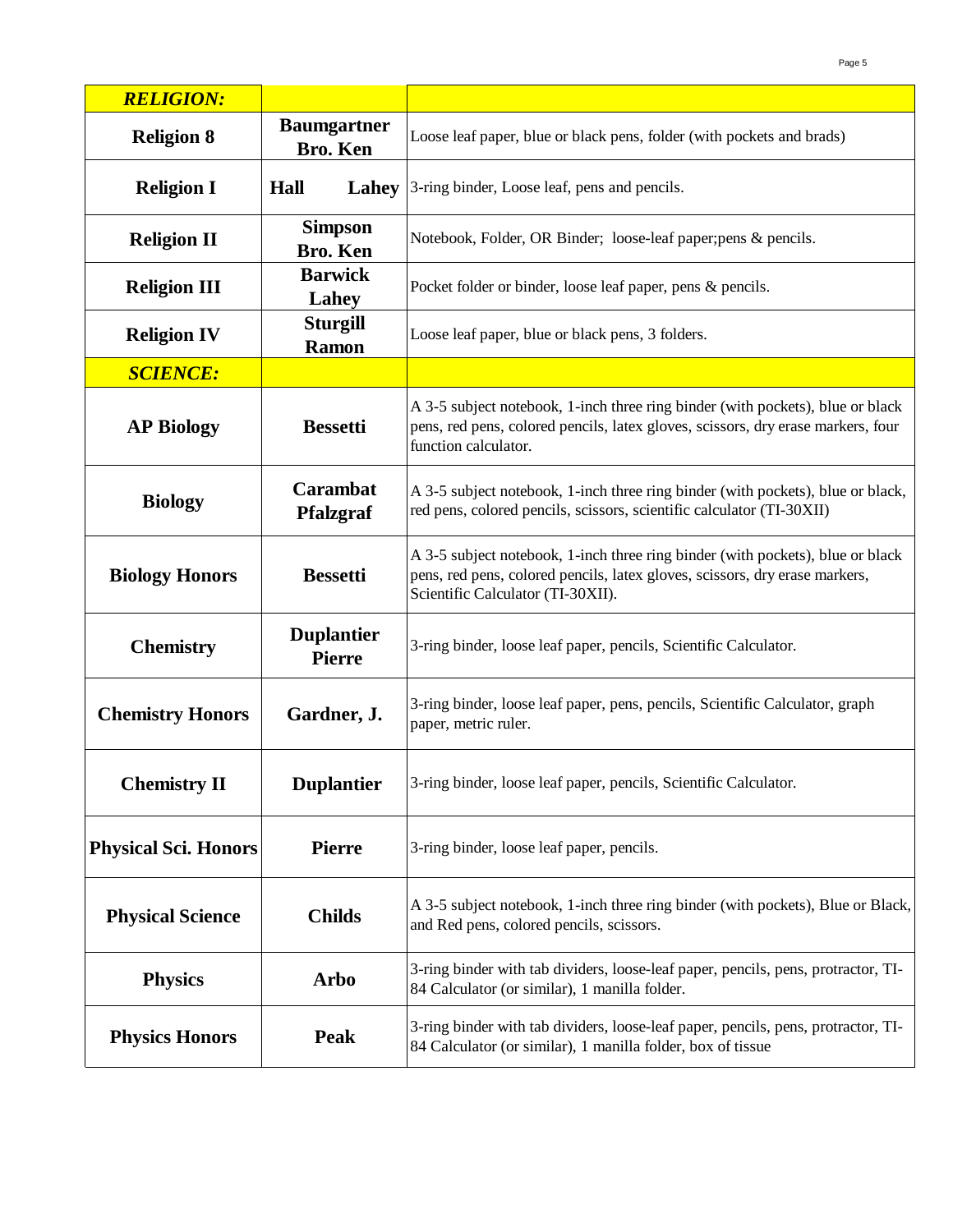| <b>Science 8</b> | <b>Beck</b><br><b>Richards</b> | Engineering Notebook (to be handed out in class), 1" binder, 2 pocket folders,<br>4 GB USB memory stick, blue or black pens, red pens, several No. 2 pencils, a<br>pencil eraser, a small pencil sharpener, colored pencils, 6" ruler. |
|------------------|--------------------------------|----------------------------------------------------------------------------------------------------------------------------------------------------------------------------------------------------------------------------------------|
|------------------|--------------------------------|----------------------------------------------------------------------------------------------------------------------------------------------------------------------------------------------------------------------------------------|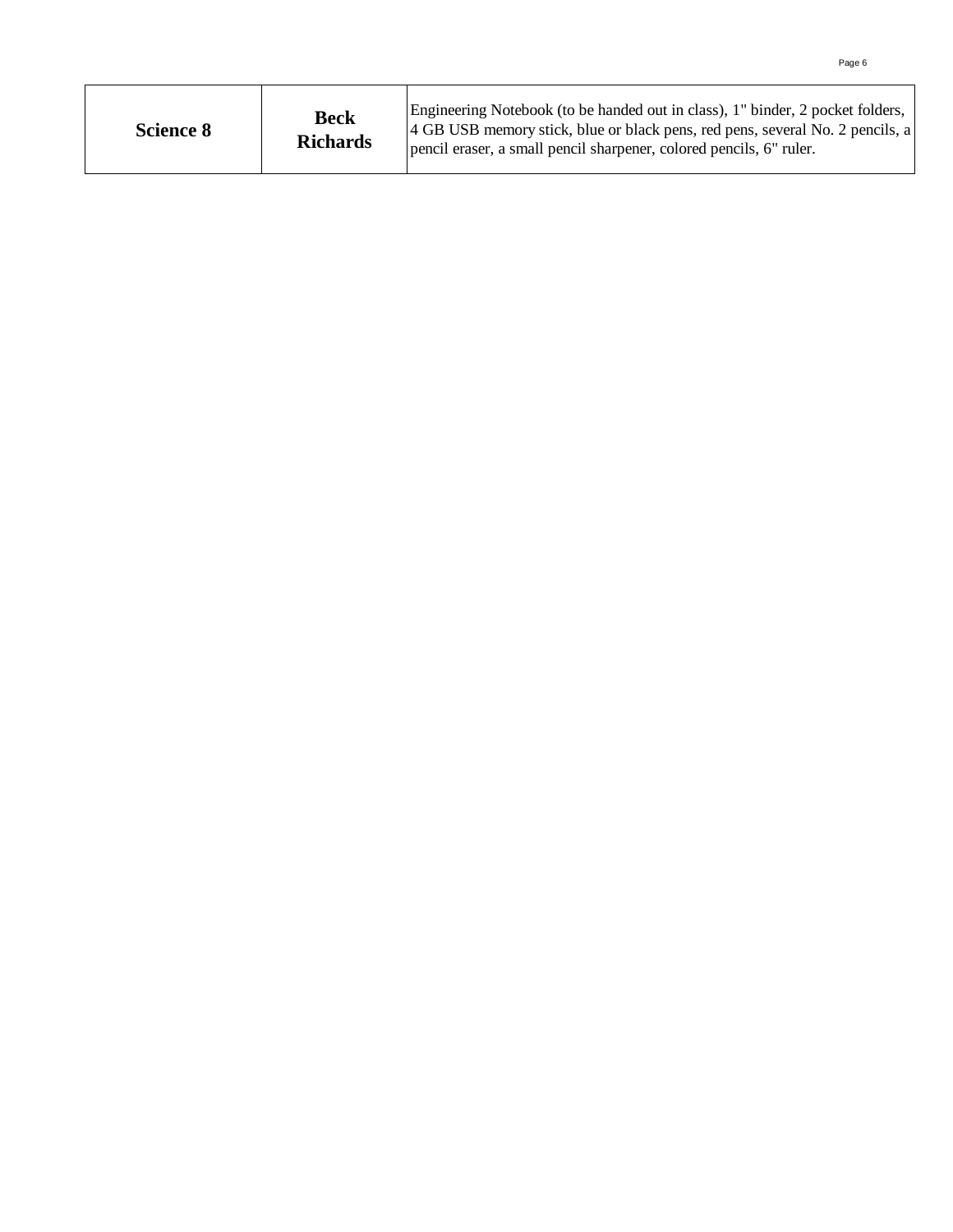| <b>SOCIAL STUDIES:</b>                       |                                 |                                                                                                                                                                                                                                                                                                                                                                                                                                                                                                                                                                                       |
|----------------------------------------------|---------------------------------|---------------------------------------------------------------------------------------------------------------------------------------------------------------------------------------------------------------------------------------------------------------------------------------------------------------------------------------------------------------------------------------------------------------------------------------------------------------------------------------------------------------------------------------------------------------------------------------|
| <b>AP</b> American<br><b>History (APUSH)</b> | <b>Dale</b>                     | AMSCO United States History: Preparing for the AP Exam softcover 2015 or<br>2016 edition http://www.amscopub.com/us-history-preparing-for-ap-exam<br>(not available in the bookstore)<br>Three-ring binders (3 total)<br>a. In-Class binder $(2-3)$ will bring to every class<br>b. Portfolio binder (3" min) will keep at home and only bring to class when<br>directed<br>c. Exam Review binder $(2-3)$ " will keep at home and only bring to class when<br>directed<br>8-tab dividers (3 packs) one pack for each binder<br>Lined (looseleaf) Paper<br>Pens, pencils, highlighters |
| <b>Civics</b>                                | <b>Scoriels</b>                 | 3-ring binder, loose leaf paper, 1 pk. of pens, 1 pk. of pencils, book cover                                                                                                                                                                                                                                                                                                                                                                                                                                                                                                          |
| <b>Civics AP</b>                             | <b>Moser</b>                    | 3-ring binder, loose leaf paper, pens, #2 pencils, assorted colored pencils,<br>highlighter.                                                                                                                                                                                                                                                                                                                                                                                                                                                                                          |
| <b>Civics Honors</b>                         | <b>Moser</b><br><b>Scoriels</b> | 3-ring binder, loose leaf paper, pens, #2 pencils, assorted colored pencils,<br>highlighter.                                                                                                                                                                                                                                                                                                                                                                                                                                                                                          |
| <b>European History</b><br><b>AP</b>         | <b>Moser</b>                    | 3-ring binder, loose leaf paper, pens, # 2 pencils, assorted colored pencils,<br>highlighter.                                                                                                                                                                                                                                                                                                                                                                                                                                                                                         |
| <b>US History</b>                            | <b>Dale</b>                     | 3-ring binders (2-3"), 8-tab dividers (1 pack), 1 manilla folder, lined loose-<br>leaf, pens, pencils, highlighters                                                                                                                                                                                                                                                                                                                                                                                                                                                                   |
| <b>US History Honors</b>                     | Gardner, K.                     | 3-ring binder, 8-tab dividers (1 pack), loose leaf paper, pens, pencils,<br>highlighters.                                                                                                                                                                                                                                                                                                                                                                                                                                                                                             |
| <b>World Geography</b>                       | <b>Francis</b><br>Gast          | 3 Subject Spiral notebook, small ruler, color pencils, pocket folder with brads.                                                                                                                                                                                                                                                                                                                                                                                                                                                                                                      |
| <b>World History</b><br><b>Honors</b>        | <b>Moore</b>                    | Loose leaf paper, notebook, flash drive.                                                                                                                                                                                                                                                                                                                                                                                                                                                                                                                                              |
| <b>World History</b>                         | Dart<br><b>Moore</b>            | Loose leaf paper, notebook, flash drive.                                                                                                                                                                                                                                                                                                                                                                                                                                                                                                                                              |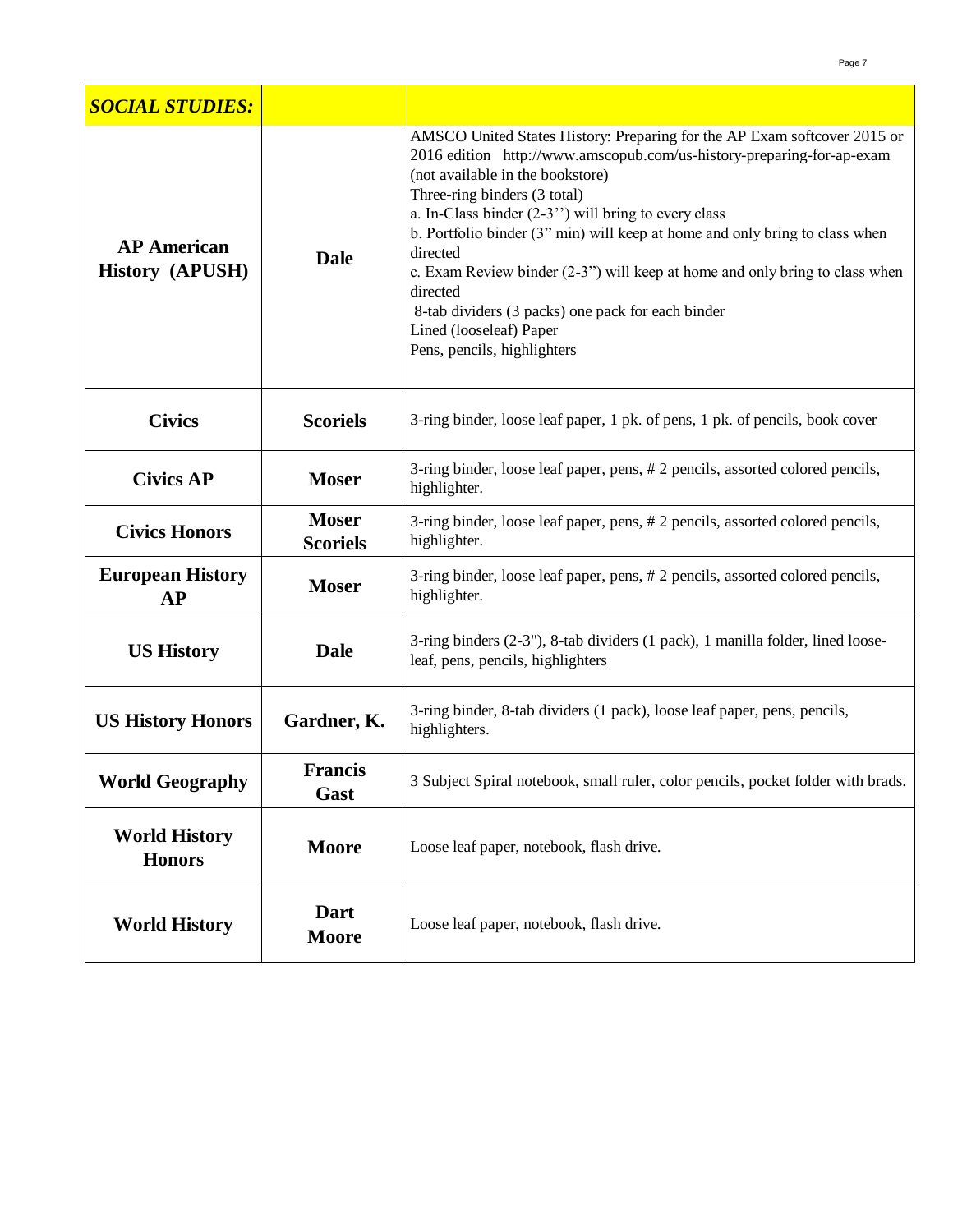| <b>SPANISH:</b>                              |                                              |                                                                                                                                                                                                                                                                                                                |
|----------------------------------------------|----------------------------------------------|----------------------------------------------------------------------------------------------------------------------------------------------------------------------------------------------------------------------------------------------------------------------------------------------------------------|
| <b>Spanish I</b>                             | <b>Pelak</b><br><b>Zapata</b>                | 3 subject notebook with pockets, pens, pencils, St. Paul's planner.                                                                                                                                                                                                                                            |
| <b>Spanish II</b>                            | <b>Pelak</b><br><b>Brett</b><br><b>Nuñez</b> | 3 subject notebook with pockets, pens, pencils, St. Paul's planner.                                                                                                                                                                                                                                            |
| <b>Spanish III</b>                           | <b>Nuñez</b>                                 | Notebook, loose leaf, pen, pencils.                                                                                                                                                                                                                                                                            |
| <b>Spanish IV H</b>                          | <b>Watkins</b>                               | Blue or black pens, 3 ring binder, loose leaf paper.                                                                                                                                                                                                                                                           |
| <b>Spanish V H</b>                           | <b>Nuñez</b>                                 | Notebook, loose leaf, pen, pencils.                                                                                                                                                                                                                                                                            |
| <b>ELECTIVES:</b>                            |                                              |                                                                                                                                                                                                                                                                                                                |
| <b>AFJROTC</b>                               | <b>East</b>                                  | <b>Supplies Furnished</b>                                                                                                                                                                                                                                                                                      |
| <b>Athletic Training</b>                     | <b>Stipe</b>                                 | Notebook, pocket folder with brads, pens, pencils, (further training supplies to<br>be discussed in class).                                                                                                                                                                                                    |
| <b>Biomedical Science I</b>                  | Carambat                                     | Black and red pens, pencils, loose leaf paper, folder with pockets, scientific<br>calculator, and flash drive.                                                                                                                                                                                                 |
| <b>Biomedical Science</b><br>$\mathbf H$     | <b>Pfalzgraf</b>                             | Black and red pens, pencils, loose leaf paper, folder with pockets, scientific<br>calculator, and flash drive.                                                                                                                                                                                                 |
| <b>Biomedical Science</b><br>Ш               | <b>Stipe</b>                                 | Black and red pens, pencils, loose leaf paper, folder with pockets, scientific<br>calculator, flash drive.                                                                                                                                                                                                     |
| <b>Biomedical Science</b><br>IV              | <b>Stipe</b><br><b>Carambat</b>              | Black and red pens, pencils, loose leaf paper, folder with pockets, scientific<br>calculator, flash drive.                                                                                                                                                                                                     |
| <b>Business I</b>                            | Gast                                         | 3-ring binder with 10 dividers, 2-subject notebook, 2 packs of 3x5 index<br>cards.                                                                                                                                                                                                                             |
| <b>Civil Engineering</b><br>and Architecture | Peak                                         | To bring to class daily: 2GB (or larger) jump drive, mechanical pencils, 6 inch<br>metal ruler with non-skid backing (available at Office Depot), white vinyl<br>erasers (Staedtler brand or similar, available at Office Depot) To bring to class<br>during first week: 3 rolls scotch tape, 1 pair scissors. |
| <b>Engineering Design</b><br>and Development | Carambat                                     | Engineering Notebook (to be handed out in class)                                                                                                                                                                                                                                                               |
| <b>Creative Writing</b>                      | <b>Guillory</b>                              | Notebook, pens & pencils.                                                                                                                                                                                                                                                                                      |